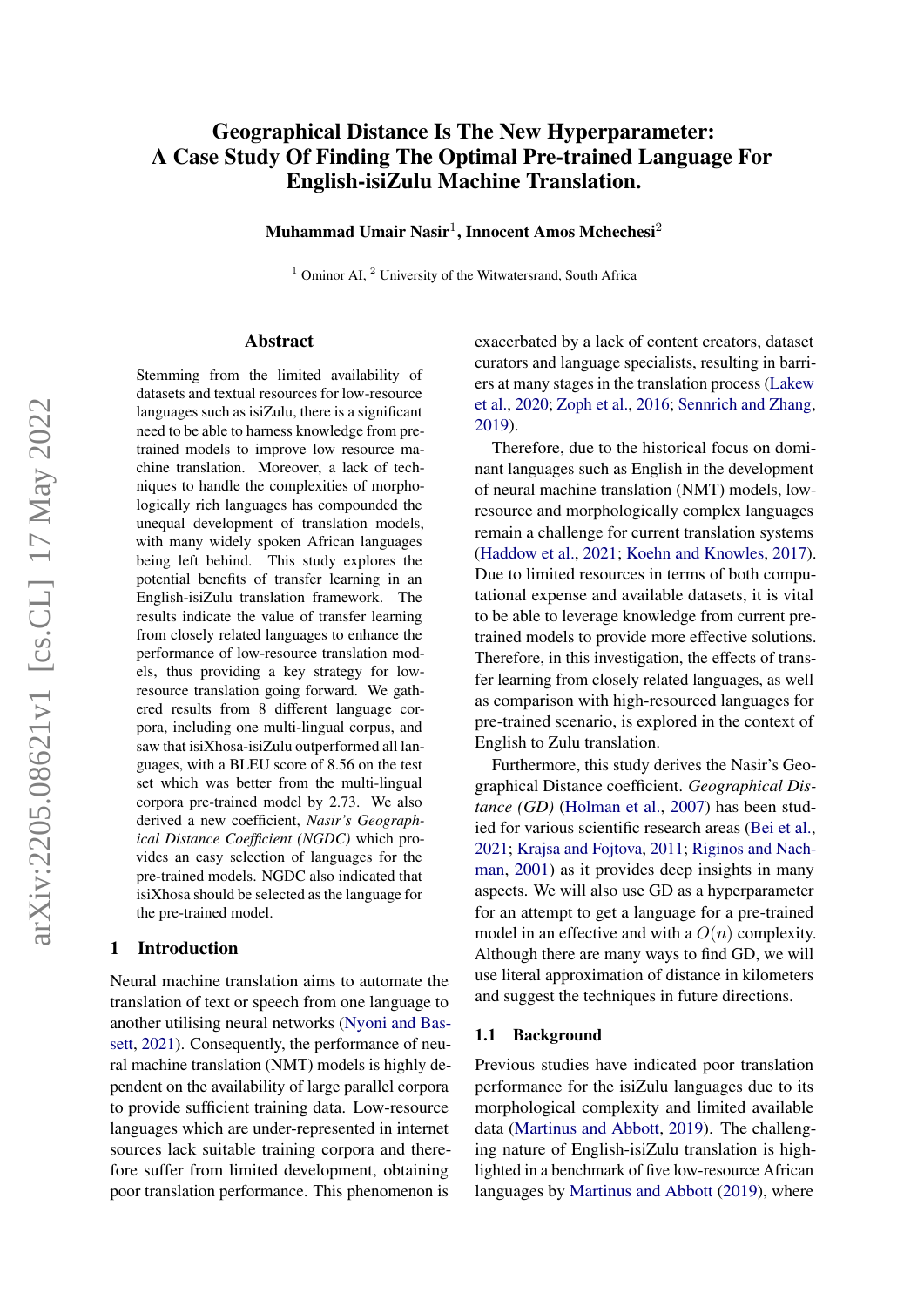isiZulu obtains a much poorer BLEU score in comparison to other evaluated languages. The study suggests that the collection of higher quality datasets for isiZulu would greatly benefit translation performance.

Furthermore, the challenges associated with the morphological complexity of Nguni languages such as isiZulu are tackled in a study by [Moeng](#page-7-9) [et al.](#page-7-9) [\(2021\)](#page-7-9). The investigation explores the use of supervised sequence-to-sequence models to tokenize isiZulu, isiXhosa, isiNdebele and siSwati sentences, demonstrating promising results for improved segmentation of morphologically complex Nguni languages.

A notable study by [Nyoni and Bassett](#page-7-0) [\(2021\)](#page-7-0) compares the use of zero-shot learning, transfer learning and multi-lingual learning on three Bantu languages, namely isiZulu, isiXhosa and chiShona. The results indicate that multi-lingual learning where a many-to-many model was trained using three different language pairs, English-isiZulu, English-isiXhosa and isiXhosa-isiZulu led to optimal results on their custom dataset.

In addition, the study found that transfer learning from a closely related Bantu language is highly effective for low resource translation models, with statistically significant results being obtained when transfer learning to isiZulu using the pretrained English-to-isiXhosa model [\(Nyoni and Bassett,](#page-7-0) [2021\)](#page-7-0). In contrast, transfer learning from the English-to-Shona model did not yield any statistically significant improvement, indicating the role of morphological similarity in the transfer learning process.

There has been a lot of work in providing assistance to low-resourced languages for machine translation focus of the area. [Neubig and Hu](#page-7-10) [\(2018\)](#page-7-10) trained multilingual models as seed models and then continued training on low-resourced language. [Sennrich et al.](#page-7-11) [\(2015\)](#page-7-11) looks into training monolingual data with automatic back-translation [\(Edunov](#page-7-12) [et al.,](#page-7-12) [2018;](#page-7-12) [Caswell et al.,](#page-7-13) [2019;](#page-7-13) [Edunov et al.,](#page-7-14) [2019\)](#page-7-14) to improve scores through only a monolingual data. Another work that utilizes backtranslation for effecctive NMT training is done by [Dou et al.](#page-7-15) [\(2020\)](#page-7-15). [Koneru et al.](#page-7-16) [\(2022\)](#page-7-16) proposes a cost-effective training procedure to increase the performance of models on NMT tasks, utilizing a small number of annotated sentences and dictionary entries. [Park et al.](#page-7-17) [\(2020\)](#page-7-17) looked into decoding strategies for low-resourced languages in an

attempt to improve training. [Nguyen and Chiang](#page-7-18) [\(2017\)](#page-7-18) looked into related languages to a target language for low-resourced languages to prove effectiveness of similar languages.

Similarly, this study aims to investigate whether transfer learning from a morphologically similar language will be effective on the novel, highquality Umsuka English-isiZulu parallel corpus and if so, how does it perform when we use highresourced mono- and multi-lingual corpora. This study will also derive a formula which will ease the way for selecting a language for a pre-trained model.

### 2 Methodology

This investigation evaluates several models pretrained on different language pairs, both low- and high-resourced, on a recently release English-Zulu parallel corpus. The dataset utilized to fine-tune and benchmark the models is discussed below.

## 2.1 Dataset

The Umsuka English-isiZulu Parallel Corpus [\(Mabuya et al.,](#page-7-19) [2021\)](#page-7-19) provides a novel, high-quality parallel dataset for machine translation, containing English sentences sampled from both News Crawl datasets which were then translated into isiZulu, and isiZulu sentences from the NCHLT monolingual corpus and UKZN isiZulu National monolingual corpus, which were then translated into English. Each translation was performed twice, by two differing translators, due to the high morphological complexity of the isiZulu language. This also serves the purpose of considering one translation as a reference and the other as target. This can be validated as both have been translated by human annotators and are different from each other. The dataset is publicly available from the Zenodo platform<sup>[1](#page-1-0)</sup>.

#### 2.2 Models

The three models tested are based on the MarianMT model [\(Junczys-Dowmunt et al.,](#page-7-20) [2018\)](#page-7-20) which is constructed using a Transformer architecture. Each model is pretrained on a different set of language pairs from the Helsinki Corpus.

*MarianMT* [\(Junczys-Dowmunt et al.,](#page-7-20) [2018\)](#page-7-20) is a toolkit for neural machine translation written in C++ with over 1000 models trained on different

<span id="page-1-0"></span><sup>1</sup>[https://zenodo.org/record/5035171#](https://zenodo.org/record/5035171##.YZvn1fFBy3J) [.YZvn1fFBy3J](https://zenodo.org/record/5035171##.YZvn1fFBy3J)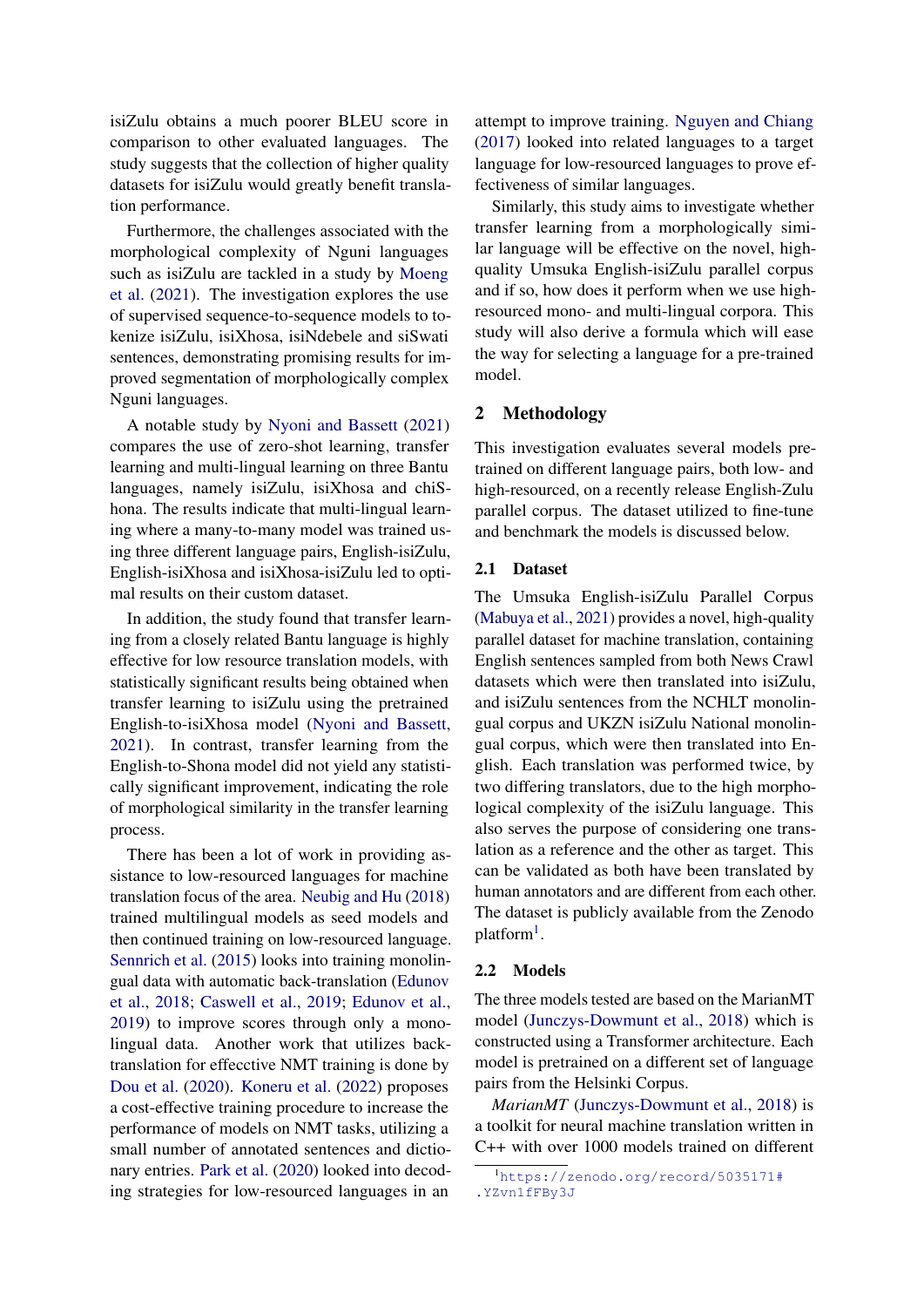language pairs from  $OPUS<sup>2</sup>$  $OPUS<sup>2</sup>$  $OPUS<sup>2</sup>$ , available at the Hug-gingFace Model Hub<sup>[3](#page-2-1)</sup>. Each model is based on a Transformer encoder-decoder structure with 6 layers in each component [\(Junczys-Dowmunt et al.,](#page-7-20) [2018\)](#page-7-20). From the available models, 8 pre-trained models were selected<sup>[4](#page-2-2)</sup>, representing pre-training on a closely related language, pre-training on a more distantly related language within the same family and pre-training on multiple unrelated languages, with less and more data, respectively. Since each model was based on the same architecture, this allowed for a controlled comparison of the language pairs used for pre-training, as any discrepancies due to architectural differences were discounted.

Since isiXhosa and isiZulu are both part of the Nguni branch of Bantu languages, isiXhosa is closely related to isiZulu in the Bantu language family tree [\(Nyoni and Bassett,](#page-7-0) [2021\)](#page-7-0). As well as Shona, or chiShona, is selected as it is also a part of Southern Bantu language group [\(Nyoni and](#page-7-0) [Bassett,](#page-7-0) [2021\)](#page-7-0). Another Bantu language, Kiswahili was explored to determine the effects of transfer learning from another language within the Bantu family which is not as closely related to the target isiZulu language. While isiZulu is classified as a Southern Bantu and Nguni language, Kiswahili is part of the Northeast Bantu and Sabaki languages [\(Nurse et al.,](#page-7-21) [1993\)](#page-7-21).

Twi, or Akan-kasa, is spoken in Ghana, has been selected to have a representation from Western Africa and to explore the effects a dialect of the Akan language on fine-tuning isiZulu. Luganda is selected as a representation from Niger-Congo family of languages and is spoken in East-African Country of Uganda. This will able us to explore the fine-tuning regime in Niger-Congo languages.

Arabic and French are selected as they are morphologically very different and are considered to be high-resourced [\(Ali et al.,](#page-6-1) [2014;](#page-6-1) [Besacier et al.,](#page-7-22) [2014\)](#page-7-22). We explore effects of fine-tuning highresourced languages with different morphologies. As the notion of having more and multi-lingual data will be better for fine-tuning, we select a corpus of Romance languages, which is created by joining 48 Romance languages including French, Italian, Spanish, Walloon, Catalan, Occitan, Romansh etc. We include Romance languages so that we can cover the aspect of big multi-lingual corpora being fine-tuned on low-resourced isiZulu and to prove our hypothesis.

# 2.3 Implementation Reproducibility

We believe all experiments must be *Reproducible*. To achieve this we are open-sourcing our code on GitHub (added in the footnote previously).

# 3 Results

Each model was benchmarked on the test set using the BLEU[\(Papineni et al.,](#page-7-23) [2002\)](#page-7-23) score as tabulated in Table [1](#page-3-0) below. It can be observed that the optimal model is given by the MarianMT model pre-trained on the English-Xhosa dataset. This confirms our hypothesis that transfer learning from a geographically distant language would result in poor performance. Here GD is in Kilometers (Km) and corpus size is in Number Of Sentences in millions (M).

In Fig. [1](#page-3-1) below, we can observe that the MarianMT model pre-trained on the English-Xhosa dataset outperforms all other models by a good margin, obtaining a final BLEU score of 8.56. This result suggests that the morphological similarities between the isiZulu and isiXhosa languages plays a strong role in the benefits attained through finetuning.

Following identification of the optimal model, the MarianMT model pre-trained on the En-Xh dataset was further fine-tuned for 75 epochs on Umsuka dataset, giving a final optimal BLEU score of 17.61 on training set and 13.73 on test.

# 4 Analysis

We now present an analysis of the results in light of both the underlying theory and previous literature. In order to further understand the effects of pre-training on different languages, the datasets used for pre-training of the MarianMT models were inspected. Notably, although the number of sentences in English-Xhosa dataset is in order of magnitudes less than Romance languages corpus but still performs better. This justifies our hypothesis and opens up a path to effective fine-tuning through the knowladge of morphologies and not by adding multiple languages into a single corpus. Arabic and French having approximately 5 and 23 times more data also suggests the above mentioned hypothesis that with closer GD and lesser data is much better, in many ways, than larger data and farther GD.

<span id="page-2-0"></span><sup>2</sup><https://opus.nlpl.eu/>

<span id="page-2-1"></span><sup>3</sup><https://huggingface.co/>

<span id="page-2-2"></span><sup>4</sup><https://github.com/umair-nasir14/NGDC>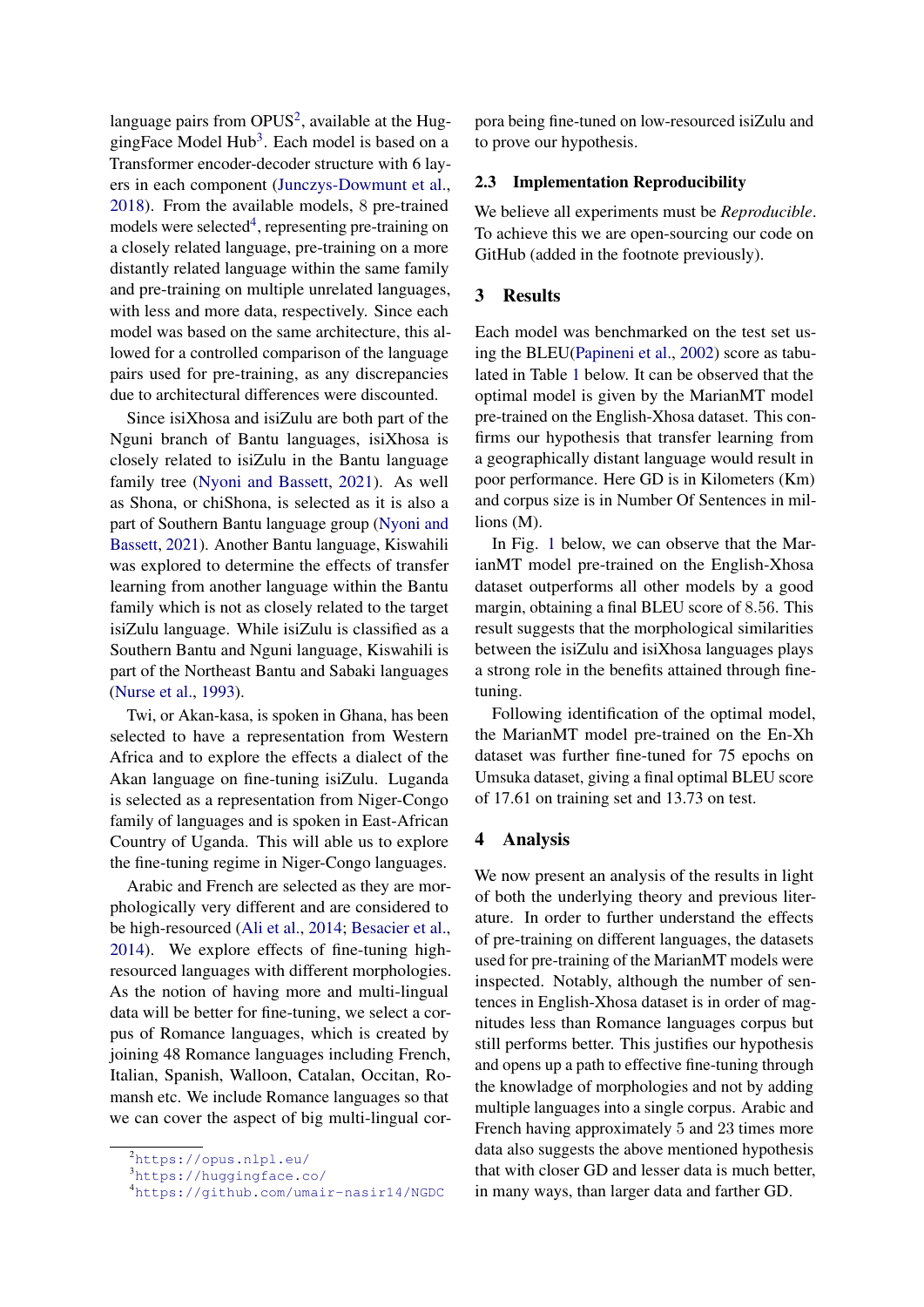<span id="page-3-0"></span>

| Language(s)    | <b>BLEU(Val)</b> | <b>BLEU(Test)</b> | <b>Corpus Size(NOS)</b> | GD(KM)  |
|----------------|------------------|-------------------|-------------------------|---------|
| isiXhosa       | 10.20            | 8.56              | 20.7                    | 1000    |
| <b>Romance</b> | 7.76             | 5.83              | 1232.7                  | 13094.4 |
| Arabic         | 5.76             | 3.07              | 102.8                   | 5205    |
| <b>French</b>  | 5.42             | 3.91              | 479.1                   | 13094   |
| Kiswahili      | 5.28             | 3.97              | 9.1                     | 3783.1  |
| chiShona       | 4.32             | 2.83              | 0.1                     | 1584    |
| Twi            | 1.91             | 1.34              | 0.047                   | 7962    |
| Luganda        | 0.94             | 0.55              | 0.039                   | 4883.7  |

Table 1: BLEU scores, GD and corpora size

<span id="page-3-1"></span>

Figure 1: BLEU scores per epoch according to different pre-training languages, indicates high performance of morphologically similar isiXhosa, which outperforms a model trained on a very large corpora and rest of corpora.

Other Bantu languages that were selected, Kiswahili and chiShona performed almost similar to Arabic and French with order of magnitudes of lesser data which suggests that even if they are not as similar to isiZulu, the distance being very close to where isiZulu is spoken tends to have a great impact. We speak similar languages in neighbouring cities and countries which should have an effect on the model and so the result suggests. Twi and Luganda, having very less data and higher GD, gives us very poor results.

From Table [1,](#page-3-0) we also observe that distance between the target language and the language from a pre-trained model is a very important factor. Alone, to a good extent it can serve the purpose of choosing the language of pre-trained model but we want to look one step deeper as one can argue that Romance languages corpora, French and Arabic perform relatively better but the distances are larger. Thus we also look into Size of Corpus (Table [1\)](#page-3-0). Which forces us to think about deriving a relationship that involves both distance and the size. This will be explained in the upcoming sub-section.

#### 4.1 Nasir's Geographical Distance Coefficient

In Figure [2](#page-4-0) we can observe that there is a sensible relationship between BLEU scores and distance, and as a rule of thumb there should always be a relationship with corpus size [\(Lin et al.,](#page-7-24) [2019\)](#page-7-24). With further analysis we can deduce that neither distance alone nor corpus size alone can be taken for granted when selecting a language for pre-trained model. Thus, we derive a formula which takes into account both distance and corpus size in account. This formula is intended to be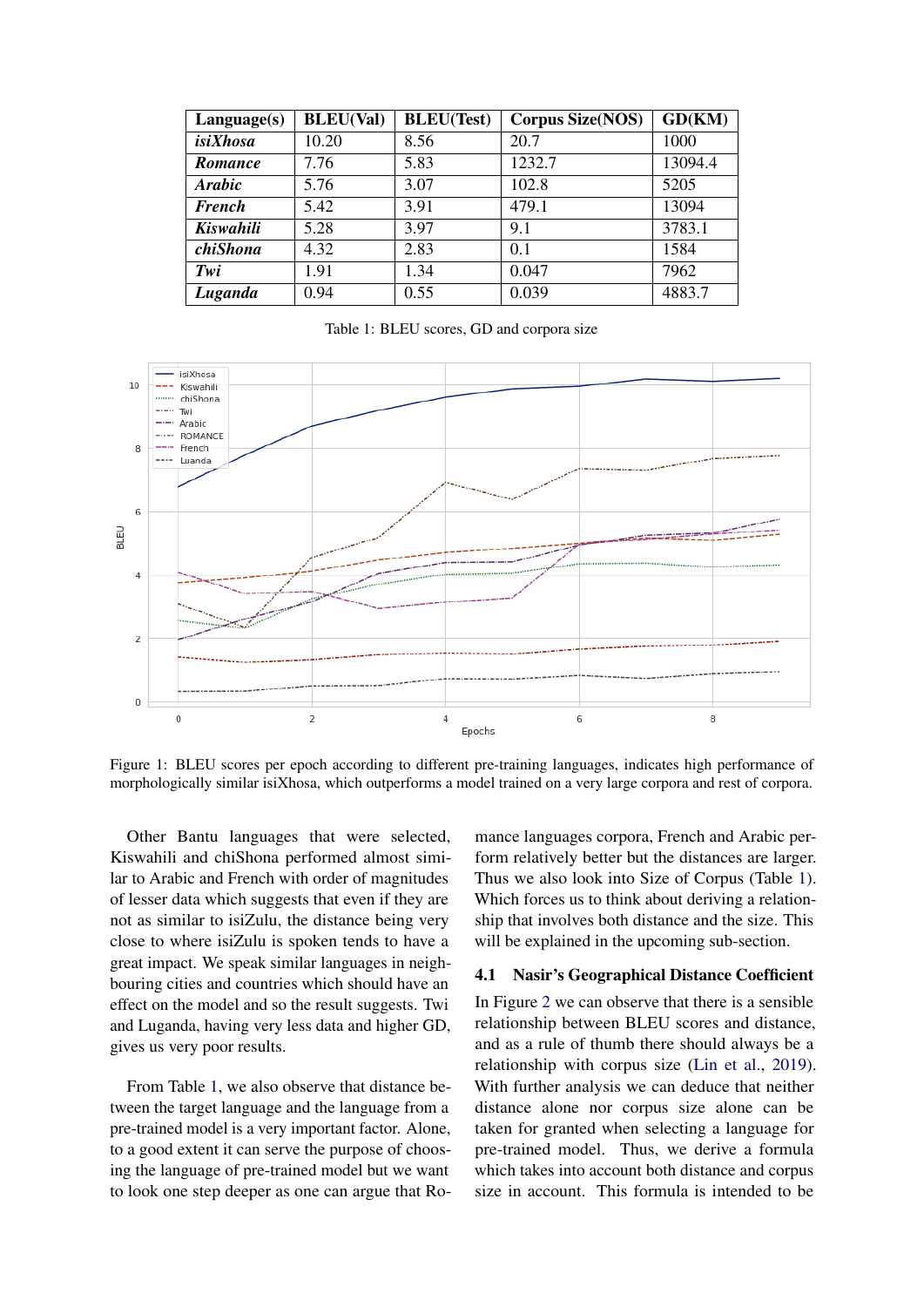<span id="page-4-0"></span>

Figure 2: Relationship between BLEU scores and distance (KM) of places where languages are spoken from the place where isiZulu is spoken.

used before training to know which language corpora to select.

$$
z = \frac{cD}{(1-c)S}
$$

$$
\delta = \begin{cases} 1, & \text{if } D \ge D_{max} \\ \frac{exp(z)}{1 + exp(z)}, & \text{otherwise} \end{cases}
$$

where  $D$  is the distance between language to fine-tune and language of the pre-trained model,  $S$  is the size of corpus,  $c$  is the weight coefficient, set to 0.4, which could act as hyperparameter.  $D_{max}$  is also hyperparameter to be tuned when it is being used in different languages in different parts of the world.  $\delta$  is the coefficient we are introducing, *Nasir's Geographical Distance Coefficient (NGDC)*. The goal here is to minimize NGDC.

Table [2,](#page-5-0) Figures [3](#page-5-1) and [4](#page-5-2) shows the results and effectiveness of our introduced NPC. We can observe that without imposing penalty we have Romance languages, Arabic and French as desired pre-trained model languages along with isiXhosa and Kiswahili, which makes absolute sense as some have more data and others are near to target language but we want to have morphologically closer languages which will get better results. It would also be better if lesser carbon footprint is left and lesser training resources are used. Thus, with the penalty we only get isiXhosa and Kiswahili as desired ones, which will eventually be better in all perspectives.

# 5 Impact Statement

The potential impacts of this investigation can be explored in light of the possible contributions, risks and societal impact.

#### 5.1 Applications and Benefits

The study poses potential benefits to further research into low-resource languages as it motivates careful choice of the pre-trained model used for transfer learning in order to improve performance on low resource languages. This could provide a vital tool to improve the efficiency and performance of low resource translation pipelines, especially in resource-constrained environments. In addition, this principle could be applied more broadly to other language groups with morphologically similar languages.

Moreover, effective transfer learning provides the additional advantage of promoting decreased computational expense since prior knowledge from previously trained networks can be leveraged effectively. This could work to mitigate the substantial detrimental environmental impact stemming from the intensive GPU training required to train neural machine translation models. This is critical to ensure sustainable development of machine translation models by minimising resource waste.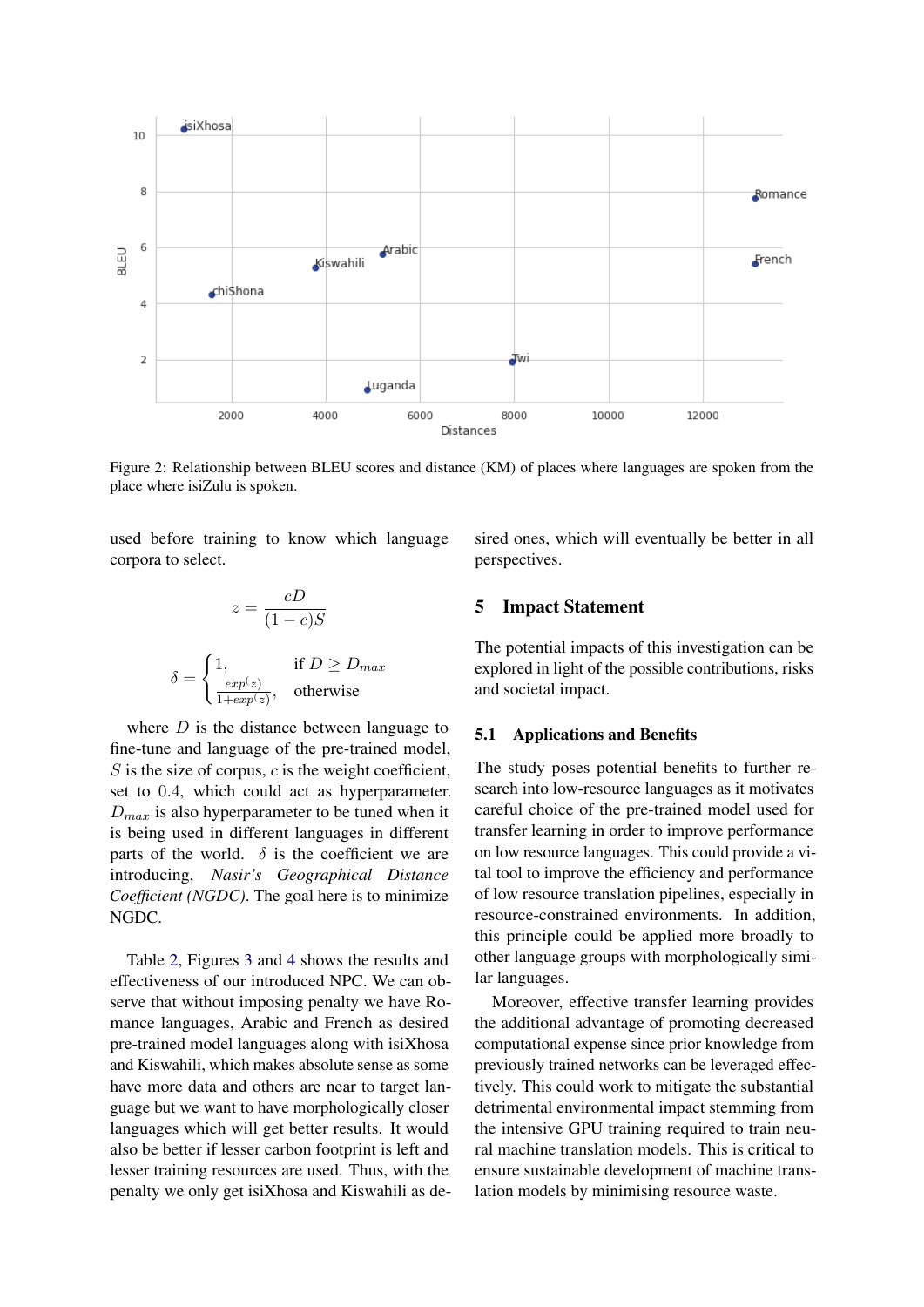<span id="page-5-0"></span>

| Language(s)          | <b>BLEU</b> | <b>NGDC(With Penalty)</b> | <b>NGDC(Without Penalty)</b> |
|----------------------|-------------|---------------------------|------------------------------|
| isiXhosa             | 10.20       | 0.5080                    | 0.5080                       |
| <b>Romance</b>       | 7.76        | 1.0000                    | 0.5007                       |
| <i><b>Arabic</b></i> | 5.76        | 1.0000                    | 0.5084                       |
| <b>French</b>        | 5.42        | 1.0000                    | 0.5045                       |
| Kiswahili            | 5.28        | 0.5688                    | 0.5688                       |
| chiShona             | 4.32        | 0.9999                    | 0.9999                       |
| Twi                  | 1.91        | 1.0000                    | 1.0000                       |
| Luganda              | 0.94        | 1.0000                    | 1.0000                       |

Table 2: NGDC with and without Penalty.

<span id="page-5-2"></span><span id="page-5-1"></span>

Figure 4: NGDC without Penalty

# 5.2 Limitations and Drawbacks

It should be noted that any conclusions drawn from the study are based on the BLEU score as the sole evaluation metric. This may provide a limited view of the true translation performance as it is based on n-gram similarity and does not necessarily measure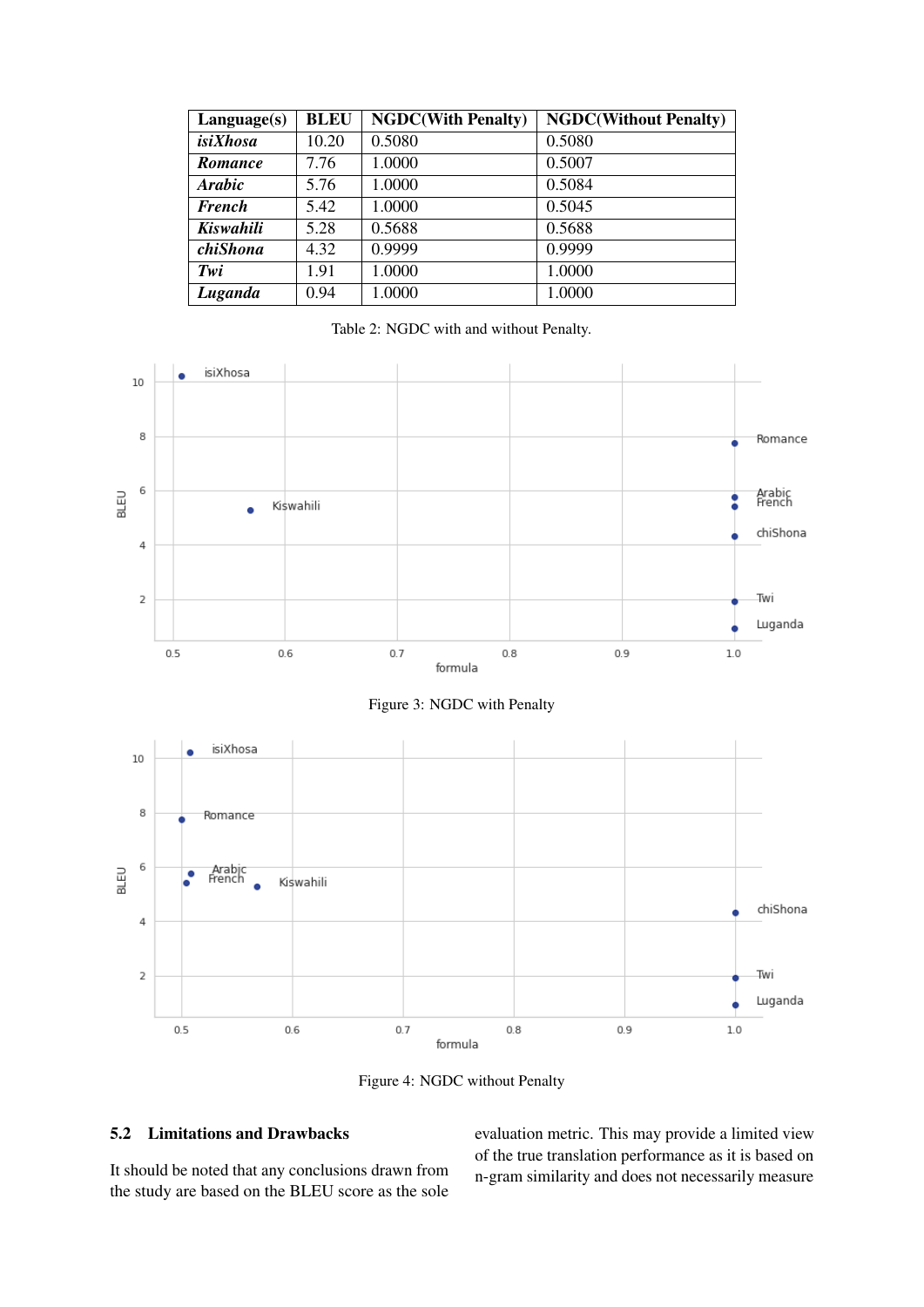whether the meaning of a sentence has been captured. A further improvement could be to conduct a similar study with additional expertise from a linguistic specialist to verify whether the output of the translation models is valid.

## 5.3 Social Impact

Societal impacts of low resource neural machine translation include furthering accessibility of information to under-represented languages and working to close the digital divide between highresource and low-resource languages. Machine translation is an essential component of applications ranging from voice-assisted smart-phone applications that provide healthcare to rural communities to ensuring multi-lingual access to educational materials. Therefore it is vital that machine translation technology is accessible and functional for low-resource languages to be able to build valuable tools which could have a beneficial societal impact.

## 6 Conclusion and Future Directions

English-isiZulu translation has historically obtained poor results on translation benchmarks due to a lack of high-quality training data and appropriate tokenization schemes able to handle the agglutinative structure of isiZulu sentences. In this investigation, the challenges of isiZulu translation in terms of both morphological complexity and a lack of textual resources are explored using the recently released Umsuka English-isiZulu Parallel Corpus. In order to investigate the effects of the impact of the pre-trained model selected for transfer learning, several models were fine-tuned and benchmarked on the Umsuka dataset.

MariantMT models pre-trained on English-Xhosa, English-Swahili, English-Shona, English-Twi, English-Luganda, English-Arabic, English-French and English-Multilingual Romance languages, respectively. The study found that the pretrained English-Xhosa model attained the optimal results with a handsome margin. Thus, the results indicate that transfer learning is particularly effective when languages are within the same sub-family while transfer learning is less effective when the model is pre-trained on a more distantly related language, no matter the size of the data to an extreme extent. We have also introduced a novel *Nasir's Geographical Distance Coefficient* which will help researchers find a language for pre-trained model effectively and will result in using less resources.

Therefore, this study motivates careful choice of the pre-trained model used for transfer learning, utilising existing knowledge of language family trees, to promote improved performance of low resource translation. In addition, we have open-sourced<sup>[5](#page-6-2)</sup> our best model which was fine-tuned for 75 epochs using the original MarianMT model pretrained on the English-Xhosa language pair, obtaining a final BLEU score of 17.61 on train while 13.73 on test set. We have also gathered all model cards for the models that were used for further experimentation.

This study yeilds promising future directions as the experiment was done on only 8 corpora. We suggest to increase the number and observe the derivation of the result. We also suggest to combine Bantu language as one multi-lingual corpora and observe the result. The experiment has been done on a novel Umsuka parallel corpora, the study should extend to more common benchmarks. This study should extend to different low-resourced languages of different continents of our world. We have derived a formula that takes into the account just the distance and the size of corpora, a promising research would be to derive a formula that takes morphologies and/or phonologies and fives a distance based on that. With NGDC at hand, it motivates to create a framework where one enters a target language, a  $D_{max}$  and a value for weight coefficient c and gets desirable models to train on. There are many precise ways of finding GD, such as Lambert's formula [\(Lambert,](#page-7-25) [1942\)](#page-7-25) and Vincenty's formula [\(Vincenty,](#page-7-26) [1975\)](#page-7-26) which may enhance NGDC's performance. It also opens up ways to introduce morphology in the formula, which we expect it to improve the overall selection of the models.

### References

- <span id="page-6-1"></span>Ahmed Ali, Hamdy Mubarak, and Stephan Vogel. 2014. Advances in dialectal arabic speech recognition: A study using twitter to improve egyptian asr. In *Proceedings of the 11th International Workshop on Spoken Language Translation: Papers*.
- <span id="page-6-0"></span>Eva Bei, Mikołaj Zarzycki, Val Morrison, and Noa Vilchinsky. 2021. Motivations and willingness to provide care from a geographical distance, and the impact of distance care on caregivers' mental and physical health: A mixed-method systematic review protocol. *BMJ open*, 11(7):e045660.

<span id="page-6-2"></span><sup>5</sup>[https://huggingface.co/MUNasir/](https://huggingface.co/MUNasir/umsuka-en-zu) [umsuka-en-zu](https://huggingface.co/MUNasir/umsuka-en-zu)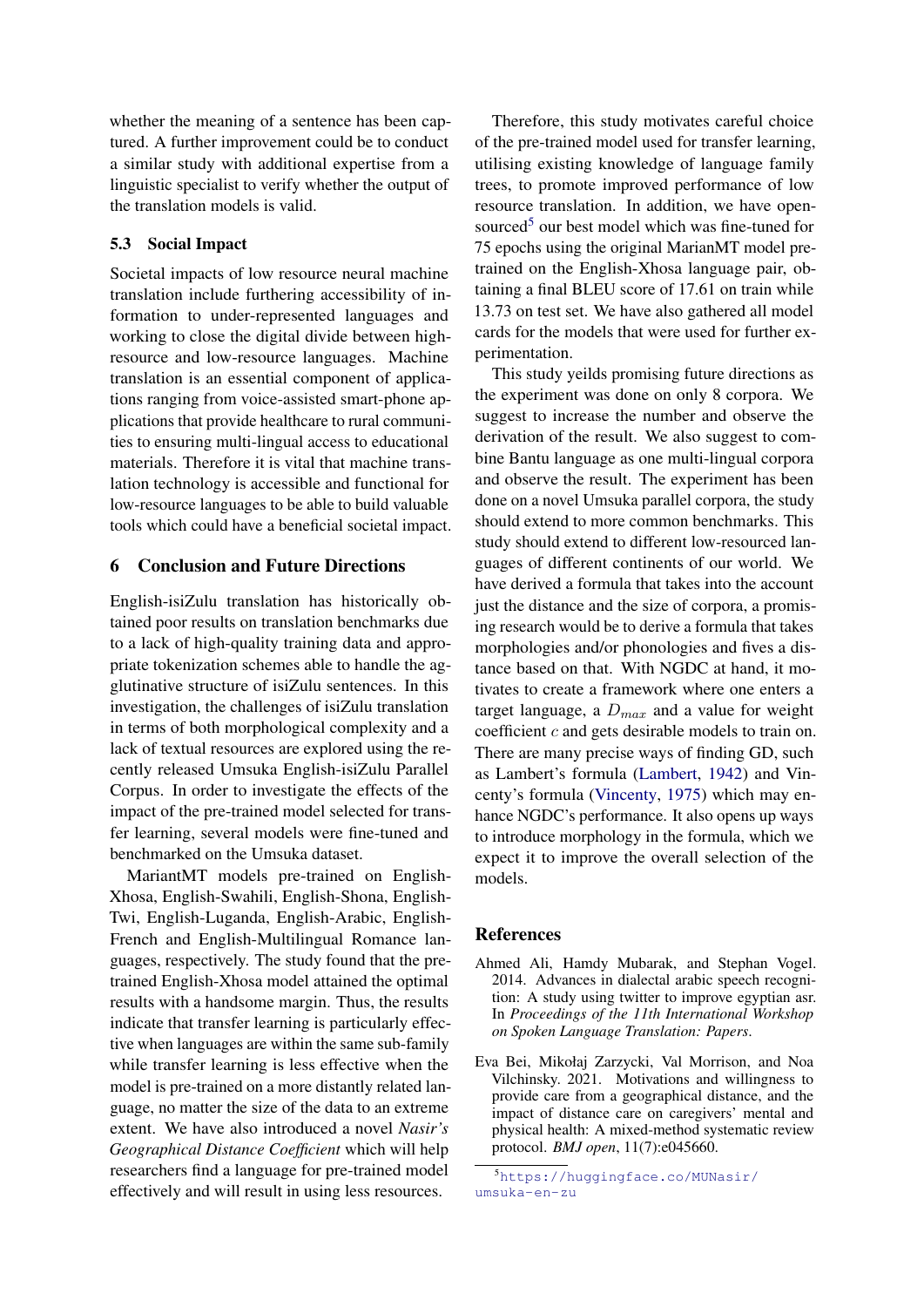- <span id="page-7-22"></span>Laurent Besacier, Etienne Barnard, Alexey Karpov, and Tanja Schultz. 2014. Introduction to the special issue on processing under-resourced languages.
- <span id="page-7-13"></span>Isaac Caswell, Ciprian Chelba, and David Grangier. 2019. Tagged back-translation. *arXiv preprint arXiv:1906.06442*.
- <span id="page-7-15"></span>Zi-Yi Dou, Antonios Anastasopoulos, and Graham Neubig. 2020. Dynamic data selection and weighting for iterative back-translation. *arXiv preprint arXiv:2004.03672*.
- <span id="page-7-12"></span>Sergey Edunov, Myle Ott, Michael Auli, and David Grangier. 2018. Understanding back-translation at scale. *arXiv preprint arXiv:1808.09381*.
- <span id="page-7-14"></span>Sergey Edunov, Myle Ott, Marc'Aurelio Ranzato, and Michael Auli. 2019. On the evaluation of machine translation systems trained with back-translation. *arXiv preprint arXiv:1908.05204*.
- <span id="page-7-3"></span>Barry Haddow, Rachel Bawden, Antonio Valerio Miceli Barone, Jindřich Helcl, and Alexandra Birch. 2021. Survey of low-resource machine translation. *arXiv preprint arXiv:2109.00486*.
- <span id="page-7-5"></span>Eric W Holman, Christian Schulze, Dietrich Stauffer, and Søren Wichmann. 2007. On the relation between structural diversity and geographical distance among languages: observations and computer simulations.
- <span id="page-7-20"></span>Marcin Junczys-Dowmunt, Roman Grundkiewicz, Tomasz Dwojak, Hieu Hoang, Kenneth Heafield, Tom Neckermann, Frank Seide, Ulrich Germann, Alham Fikri Aji, Nikolay Bogoychev, et al. 2018. Marian: Fast neural machine translation in c++. *arXiv preprint arXiv:1804.00344*.
- <span id="page-7-4"></span>Philipp Koehn and Rebecca Knowles. 2017. Six challenges for neural machine translation. *arXiv preprint arXiv:1706.03872*.
- <span id="page-7-16"></span>Sai Koneru, Danni Liu, and Jan Niehues. 2022. Costeffective training in low-resource neural machine translation. *arXiv preprint arXiv:2201.05700*.
- <span id="page-7-6"></span>Ondrej Krajsa and Lucie Fojtova. 2011. Rtt measurement and its dependence on the real geographical distance. In *2011 34th International Conference on Telecommunications and Signal Processing (TSP)*, pages 231–234. IEEE.
- <span id="page-7-1"></span>Surafel M Lakew, Matteo Negri, and Marco Turchi. 2020. Low resource neural machine translation: A benchmark for five african languages. *arXiv preprint arXiv:2003.14402*.
- <span id="page-7-25"></span>Walter D Lambert. 1942. The distance between two widely separated points on the surface of the earth. *Journal of the Washington Academy of Sciences*, 32(5):125–130.
- <span id="page-7-24"></span>Yu-Hsiang Lin, Chian-Yu Chen, Jean Lee, Zirui Li, Yuyan Zhang, Mengzhou Xia, Shruti Rijhwani, Junxian He, Zhisong Zhang, Xuezhe Ma, et al. 2019. Choosing transfer languages for cross-lingual learning. *arXiv preprint arXiv:1905.12688*.
- <span id="page-7-19"></span>Rooweither Mabuya, Jade Abbott, and Vukosi Marivate. 2021. [Umsuka english - isizulu parallel corpus.](https://doi.org/10.5281/zenodo.5035171)
- <span id="page-7-8"></span>Laura Martinus and Jade Z Abbott. 2019. A focus on neural machine translation for african languages. *arXiv preprint arXiv:1906.05685*.
- <span id="page-7-9"></span>Tumi Moeng, Sheldon Reay, Aaron Daniels, and Jan Buys. 2021. Canonical and surface morphological segmentation for nguni languages. *arXiv preprint arXiv:2104.00767*.
- <span id="page-7-10"></span>Graham Neubig and Junjie Hu. 2018. Rapid adaptation of neural machine translation to new languages. *arXiv preprint arXiv:1808.04189*.
- <span id="page-7-18"></span>Toan Q Nguyen and David Chiang. 2017. Transfer learning across low-resource, related languages for neural machine translation. *arXiv preprint arXiv:1708.09803*.
- <span id="page-7-21"></span>Derek Nurse, Thomas J Hinnebusch, and Gérard Philipson. 1993. *Swahili and Sabaki: A linguistic history*, volume 121. Univ of California Press.
- <span id="page-7-0"></span>Evander Nyoni and Bruce A Bassett. 2021. Low-resource neural machine translation for southern african languages. *arXiv preprint arXiv:2104.00366*.
- <span id="page-7-23"></span>Kishore Papineni, Salim Roukos, Todd Ward, and Wei-Jing Zhu. 2002. Bleu: a method for automatic evaluation of machine translation. In *Proceedings of the 40th annual meeting of the Association for Computational Linguistics*, pages 311–318.
- <span id="page-7-17"></span>Chanjun Park, Yeongwook Yang, Kinam Park, and Heuiseok Lim. 2020. Decoding strategies for improving low-resource machine translation. *Electronics*, 9(10):1562.
- <span id="page-7-7"></span>C Riginos and MW Nachman. 2001. Population subdivision in marine environments: the contributions of biogeography, geographical distance and discontinuous habitat to genetic differentiation in a blennioid fish, axoclinus nigricaudus. *Molecular ecology*, 10(6):1439–1453.
- <span id="page-7-11"></span>Rico Sennrich, Barry Haddow, and Alexandra Birch. 2015. Improving neural machine translation models with monolingual data. *arXiv preprint arXiv:1511.06709*.
- <span id="page-7-2"></span>Rico Sennrich and Biao Zhang. 2019. Revisiting lowresource neural machine translation: A case study. *arXiv preprint arXiv:1905.11901*.
- <span id="page-7-26"></span>Thaddeus Vincenty. 1975. Direct and inverse solutions of geodesics on the ellipsoid with application of nested equations. *Survey review*, 23(176):88–93.